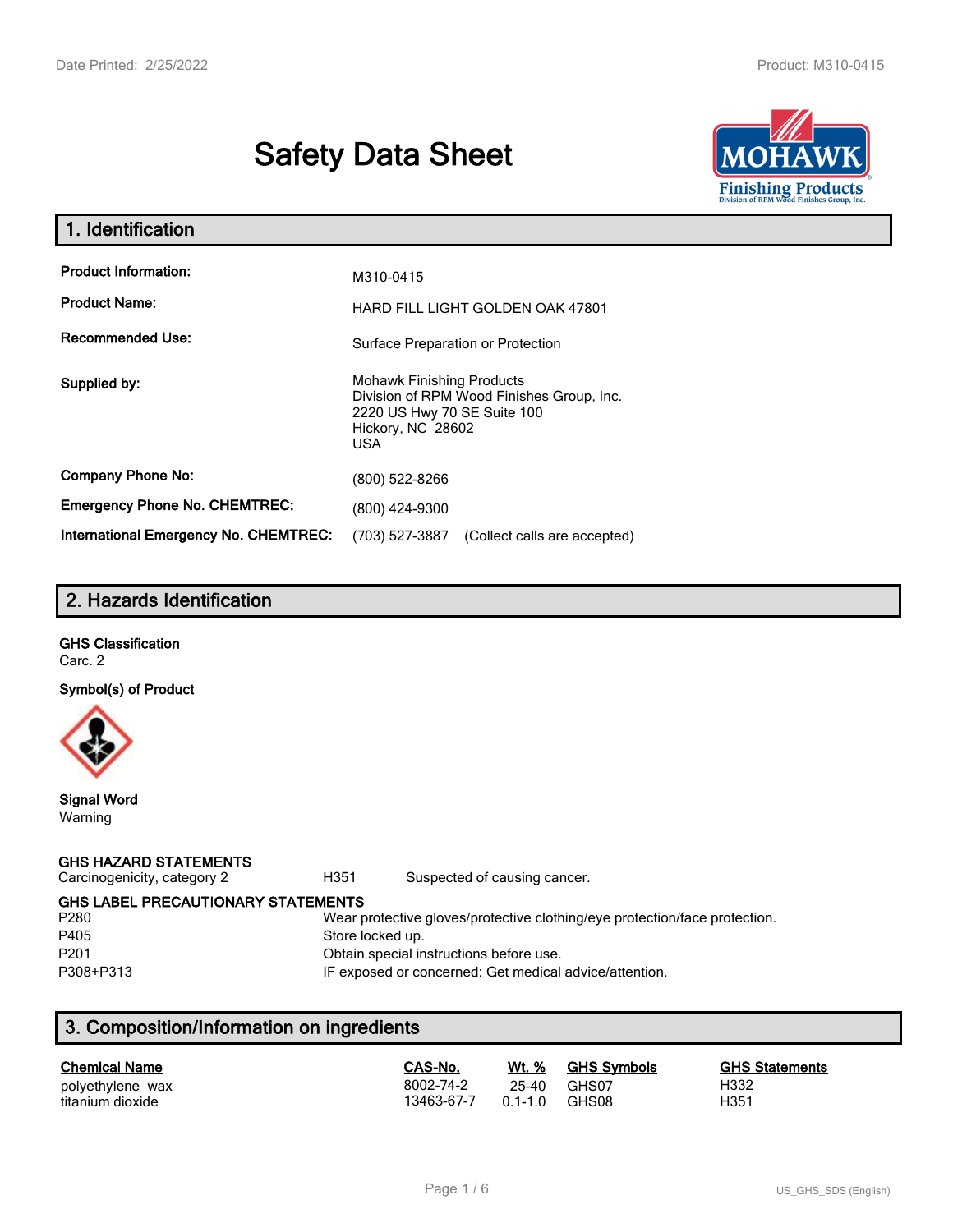The exact percentage (concentration) of ingredients is being withheld as a trade secret.

The text for GHS Hazard Statements shown above (if any) is given in the "Other information" Section.

# **4. First-aid Measures**



FIRST AID - EYE CONTACT: IF IN EYES: Rinse cautiously with water for several minutes. Remove contact lenses, if present and easy to do. Continue rinsing. If eye irritation persists: Get medical advice/attention.

FIRST AID - SKIN CONTACT: IF ON SKIN: Gently wash with plenty of Soap and Water. If skin irritation occurs: Get medical advice/ attention.

FIRST AID - INGESTION: IF SWALLOWED: rinse mouth. Do NOT induce vomiting. IF exposed or if you feel unwell: Call a POISON CENTER or doctor/physician.

FIRST AID - INHALATION: IF INHALED: If breathing is difficult, remove victim to fresh air and keep at rest in a position comfortable for breathing. IF exposed or if you feel unwell: Call a POISON CENTER or doctor/physician.

# **5. Fire-fighting Measures**

**SPECIAL FIREFIGHTING PROCEDURES:** This product is not expected to burn under normal conditions of use.

**FIREFIGHTING EQUIPMENT:** None.

### **6. Accidental Release Measures**

**ENVIRONMENTAL MEASURES:** No Information

**STEPS TO BE TAKEN IN CASE MATERIAL IS RELEASED OR SPILLED:** Sweep up or vacuum up spillage and collect in suitable container for disposal.

**7. Handling and Storage**



**HANDLING:** Avoid inhalation and contact with eyes, skin, and clothing. Wash hands thoroughly after handling and before eating or drinking. In keeping with safe handling practices, avoid ignition sources (smoking, flames, pilot lights, electrical sparks); ground and bond containers when transferring the material to prevent static electricity sparks that could ignite vapor and use spark proof tools and explosion proof equipment. Empty containers may retain product residue or vapor. Do not pressurize, cut, weld, braze, solder, drill, grind, or expose container to heat, flame, sparks, static electricity, or other sources of ignition. Any of these actions can potentially cause an explosion that may lead to injury.

**STORAGE:** Keep containers closed when not in use. Store in cool well ventilated space away from incompatible materials.

## **8. Exposure Controls/Personal Protection**

| Ingredients with Occupational Exposure Limits |                                |                       |                     |                         |
|-----------------------------------------------|--------------------------------|-----------------------|---------------------|-------------------------|
| <b>Chemical Name</b>                          | <b>ACGIH TLV-TWA</b>           | <b>ACGIH-TLV STEL</b> | <b>OSHA PEL-TWA</b> | <b>OSHA PEL-CEILING</b> |
| polyethylene wax<br>titanium dioxide          | $2 \text{ mg/m}$<br>10 $mq/m3$ | N.D.<br>N.D           | N.D.<br>15 mg/m $3$ | N.D.<br>N.D.            |

**Further Advice: MEL = Maximum Exposure Limit OES = Occupational Exposure Standard SUP = Supplier's Recommendation Sk = Skin Sensitizer N.E. = Not Established N.D. = Not Determined**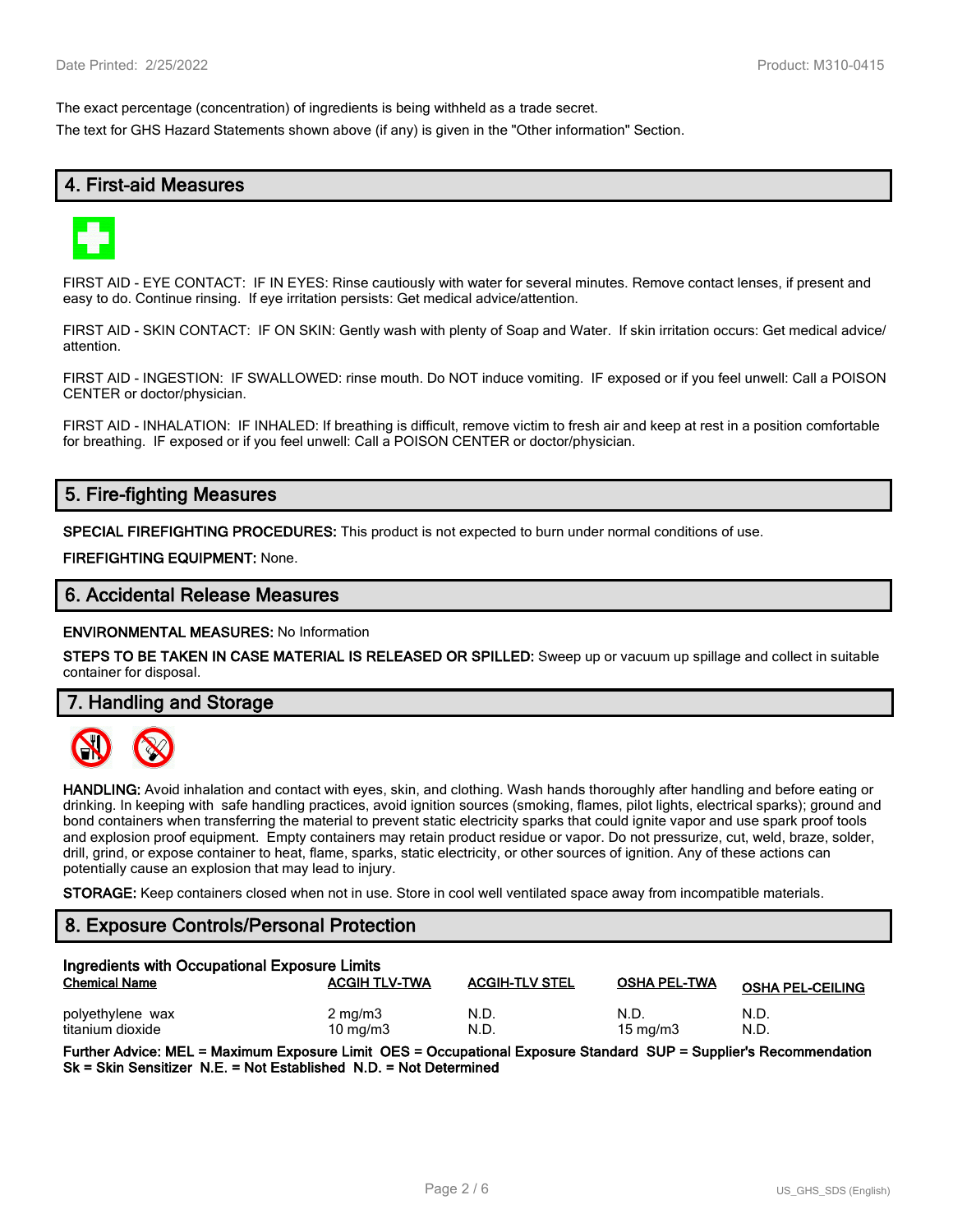# **Personal Protection**



**RESPIRATORY PROTECTION:** In case of insufficient ventilation wear suitable respiratory equipment.



**SKIN PROTECTION:** For prolonged or repeated contact use protective gloves.

**EYE PROTECTION:** Safety glasses



**OTHER PROTECTIVE EQUIPMENT:** No Information



**HYGIENIC PRACTICES:** It is good practice to avoid contact with the product and/or its vapors, mists or dust by using appropriate protective measures. Wash thoroughly after handling and before eating or drinking.

# **9. Physical and Chemical Properties**

| Appearance:                    | Solid                      | <b>Physical State:</b>                      | <b>SOLID</b>   |
|--------------------------------|----------------------------|---------------------------------------------|----------------|
| Odor:                          | None to Very Faint         | <b>Odor Threshold:</b>                      | Not determined |
| Density, g/cm3:                | 0.844                      | pH:                                         | Not determined |
| Freeze Point. °F:              | Not determined             | Viscosity:                                  | Not determined |
| <b>Solubility in Water:</b>    | Not determined             | Partition Coefficient, n-octanol/<br>water: | Not determined |
| Decomposition temperature, °F: | Not determined             | <b>Explosive Limits, %:</b>                 | Not determined |
| Boiling Range, °F:             | Not determined             | Flash Point, °F:                            | 390 °F         |
| Combustibility:                | <b>Supports Combustion</b> | Auto-Ignition Temperature, °F:              | Not determined |
| <b>Evaporation Rate:</b>       | Slower than Diethyl Ether  | Vapor Pressure, mmHg:                       | Not determined |
| <b>Vapor Density:</b>          | Not determined             |                                             |                |

# **10. Stability and reactivity**

**N.I. = No Information**

**STABILITY:** Stable under normal conditions. **CONDITIONS TO AVOID:** Not applicable. **INCOMPATIBILITY:** None known. **HAZARDOUS DECOMPOSITION PRODUCTS:** Not determined.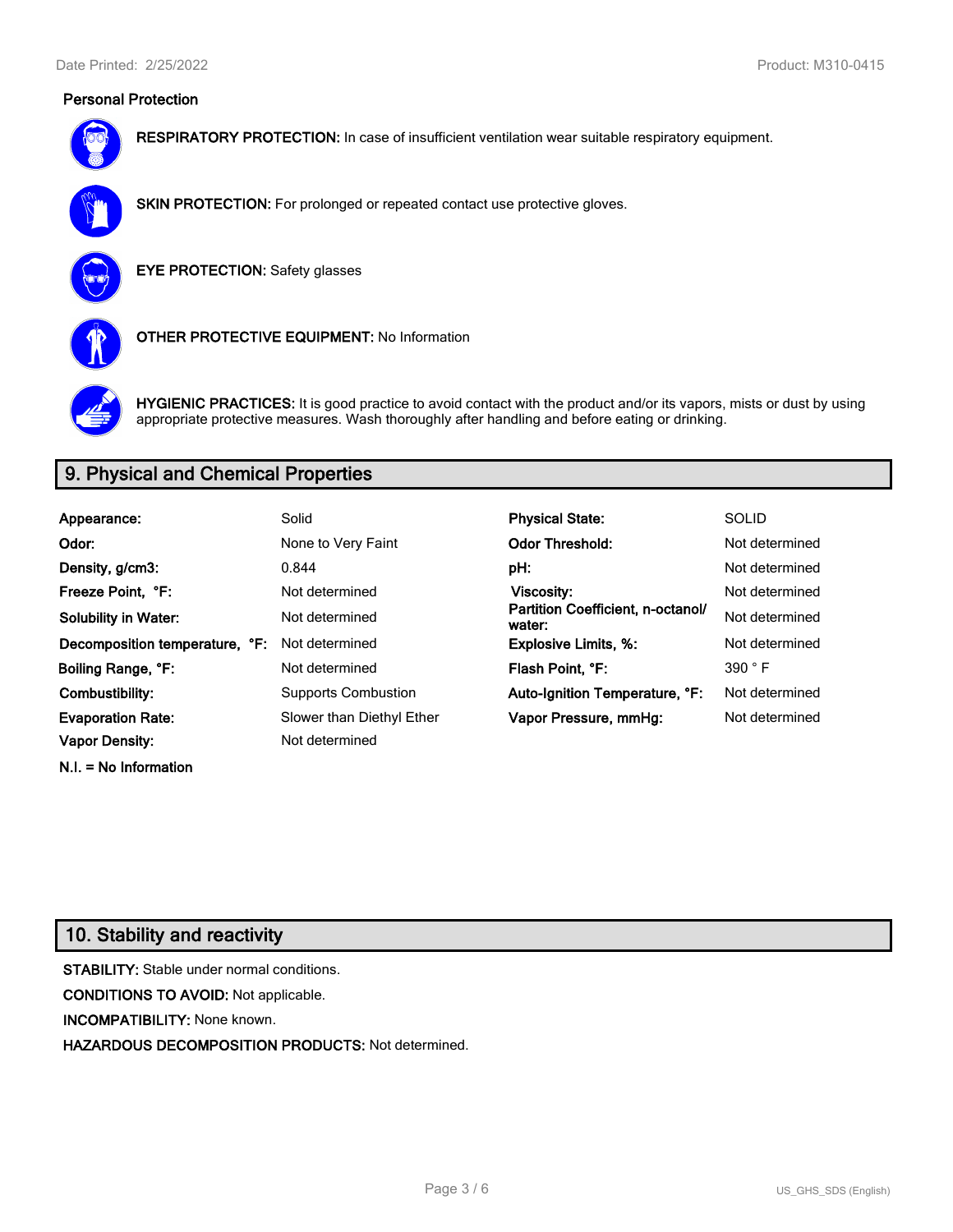# **11. Toxicological information**



**Practical Experiences**

**EMERGENCY OVERVIEW:** No Information

**EFFECT OF OVEREXPOSURE - EYE CONTACT:** No Information

**EFFECT OF OVEREXPOSURE - INGESTION:** No Information

**EFFECT OF OVEREXPOSURE - INHALATION:** No Information

**EFFECT OF OVEREXPOSURE - SKIN CONTACT:** No Information

**CARCINOGENICITY:** May cause cancer.

This product contains Titanium Dioxide, which is listed by IARC as possibly carcinogenic to humans (Group 2B). This listing is based on inadequate evidence of carcinogenicity in humans and sufficient evidence in experimental animals. This classification is relevant when exposed to titanium dioxide in dust or powder form only, including cured product that is subject to sanding, grinding, cutting, or other surface preparation activities.

#### **PRIMARY ROUTE(S) OF ENTRY:**

#### **Acute Toxicity Values The acute effects of this product have not been tested. Data on individual components are tabulated below**

| CAS-No.    | <b>Chemical Name</b> | Dermal LD50<br>Oral LD50                           | Vapor LC50 |
|------------|----------------------|----------------------------------------------------|------------|
| 8002-74-2  | polyethylene wax     | $>3600$ mg/kg Rabbit $>14$ mg/l<br>>3750 mg/kg Rat |            |
| 13463-67-7 | titanium dioxide     | >10000 mg/kg Rabbit >20 mg/l<br>>10000 mg/kg Rat   |            |

**N.I. = No Information**

### **12. Ecological information**

**ECOLOGICAL INFORMATION:** Ecological evaluation of this material has not been performed; however, do not allow the product to be released to the environment without governmental approval/permits.

## **13. Disposal Information**



**Product**

**DISPOSAL METHOD:** Waste from this material may be a listed and/or characteristic hazardous waste. Dispose of material, contaminated absorbent, container and unused contents in accordance with local, state, and federal regulations.

**STEPS TO BE TAKEN IN CASE MATERIAL IS RELEASED OR SPILLED:** Sweep up or vacuum up spillage and collect in suitable container for disposal.

#### **14. Transport Information**

**SPECIAL TRANSPORT PRECAUTIONS:** No Information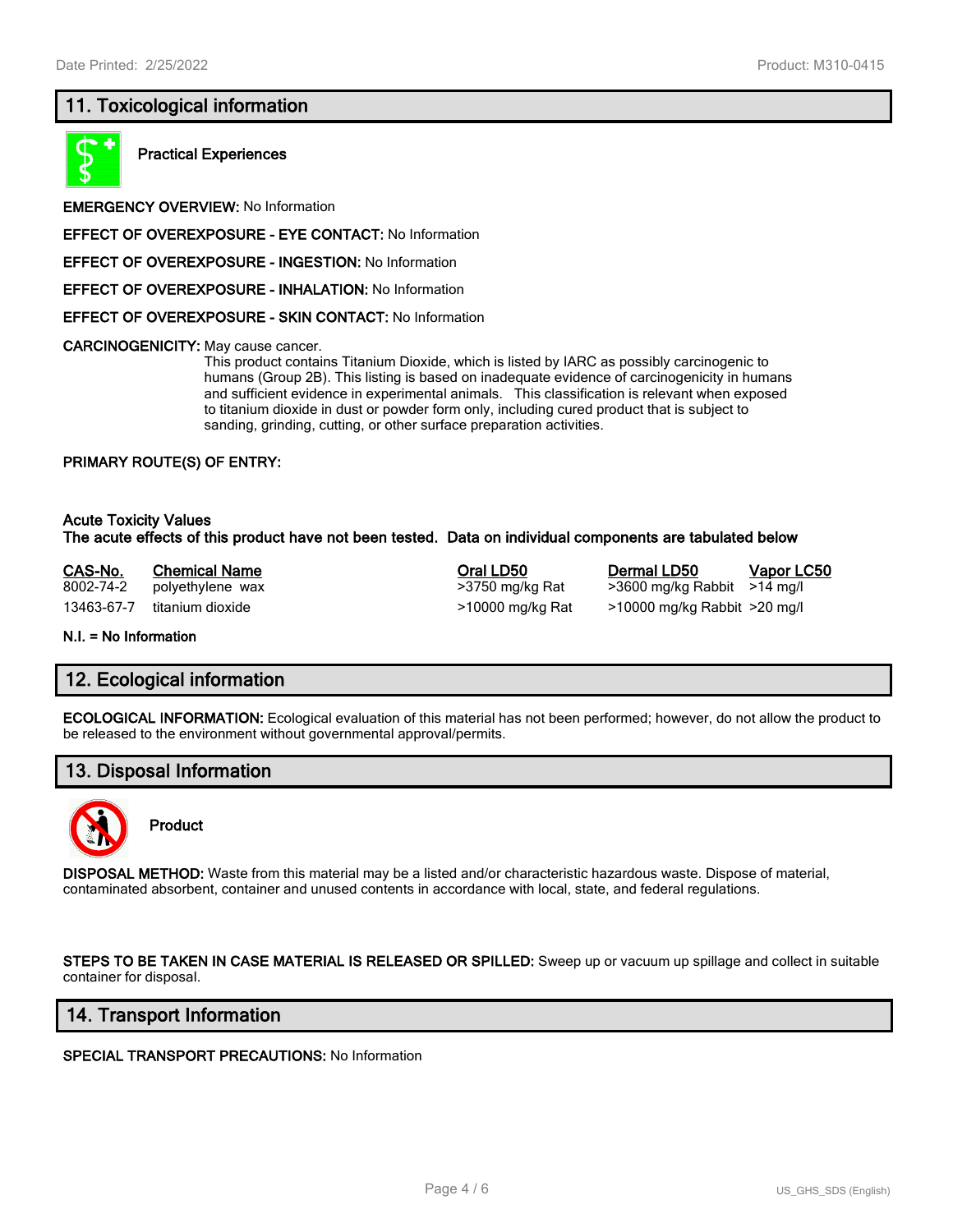**DOT:** NOT RESTRICTED **IATA:** NOT RESTRICTED **IMDG:** NOT RESTRICTED

## **15. Regulatory Information**

# **U.S. Federal Regulations:**

#### **CERCLA - SARA Hazard Category**

This product has been reviewed according to the EPA 'Hazard Categories' promulgated under Sections 311 and 312 of the Superfund Amendment and Reauthorization Act of 1986 (SARA Title III) and is considered, under applicable definitions, to meet the following categories:

Chronic Health Hazard

#### **SARA SECTION 313**

This product contains the following substances subject to the reporting requirements of Section 313 of Title III of the Superfund Amendment and Reauthorization Act of 1986 and 40 CFR part 372:

No Sara 313 components exist in this product.

#### **TOXIC SUBSTANCES CONTROL ACT**

This product contains the following chemical substances subject to the reporting requirements of TSCA 12(B) if exported from the United States:

| <b>Chemical Name</b> | CAS-No.   |
|----------------------|-----------|
| zinc                 | 7440-66-6 |
| lead                 | 7439-92-1 |

# **U.S. State Regulations:**

#### **CALIFORNIA PROPOSITION 65**

WARNING: Cancer and Reproductive Harm - www.P65Warnings.ca.gov.

Titanium Dioxide, Cancer, 0.8113% Cadmium, Reproductive Harm, 0%

# **16. Other Information Revision Date:** 2/25/2022 **Supersedes Date:** 7/22/2021 **Reason for revision:** Substance Hazard Threshold % Changed Substance and/or Product Properties Changed in Section(s): 01 - Product Information 03 - Composition/Information on Ingredients 15 - Regulatory Information **Datasheet produced by:** Regulatory Department **HMIS Ratings: Health:** 1 **Flammability:** 0 **Reactivity:** 0 **Personal Protection:** X **Volatile Organic Compounds, gr/ltr:** 0